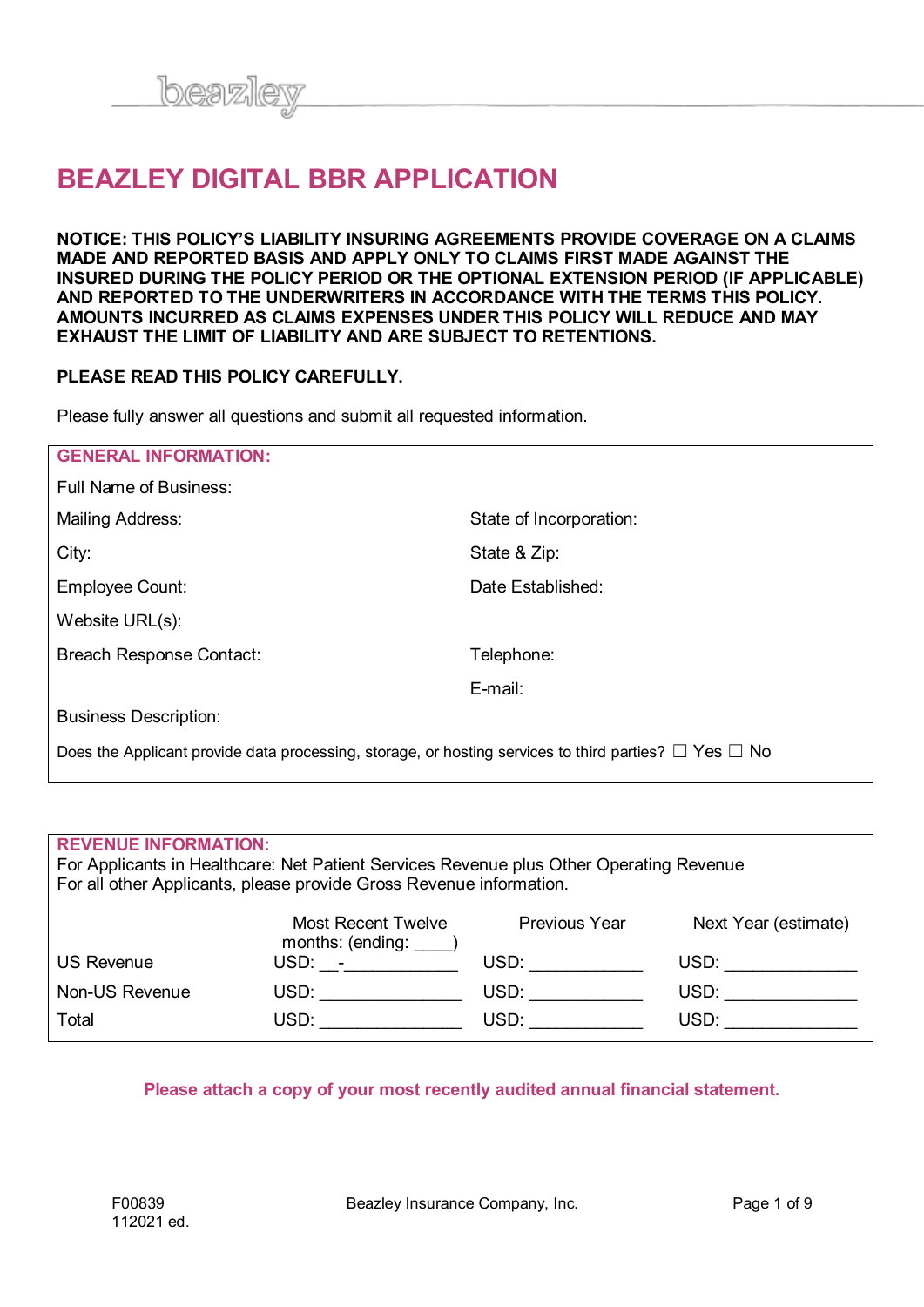| Are significant changes in the nature or size of the Applicant's business anticipated over the next twelve<br>(12) months? Or have there been any such changes within the past twelve (12) months?<br>Please explain any significant changes in the nature or size of the Applicant's business in the past 12<br>months or anticipated in the next 12 months: |                                                         |                      |
|---------------------------------------------------------------------------------------------------------------------------------------------------------------------------------------------------------------------------------------------------------------------------------------------------------------------------------------------------------------|---------------------------------------------------------|----------------------|
| If none, check "none": $\Box$ None                                                                                                                                                                                                                                                                                                                            |                                                         |                      |
| Please describe any completed or agreed merger, acquisition, or consolidation completed or agreed in the<br>last 12 months or contemplated in the next 12 months: __________________________                                                                                                                                                                  |                                                         |                      |
| If none, check "none": $\Box$ None                                                                                                                                                                                                                                                                                                                            |                                                         |                      |
|                                                                                                                                                                                                                                                                                                                                                               |                                                         |                      |
| <b>PRIVACY AND COMPUTER &amp; NETWORK SECURITY</b>                                                                                                                                                                                                                                                                                                            |                                                         |                      |
| Please identify the types of personal information of individuals that you collect, process or store (check all<br>that apply) along with an estimate of the number of records held for each type of information:                                                                                                                                              |                                                         |                      |
| <b>Type of Information</b>                                                                                                                                                                                                                                                                                                                                    | <b>Number of Records (Estimated)</b>                    |                      |
| $\Box$ Social Security Numbers                                                                                                                                                                                                                                                                                                                                | $\Box$ <100K $\Box$ 100K-250K $\Box$ 500K-1M $\Box$ >1M |                      |
| $\Box$ Consumer Financial Information                                                                                                                                                                                                                                                                                                                         | $\Box$ <100K $\Box$ 100K-250K $\Box$ 500K-1M $\Box$ >1M |                      |
| $\Box$ Payment Card Information                                                                                                                                                                                                                                                                                                                               | $\Box$ <100K $\Box$ 100K-250K $\Box$ 500K-1M $\Box$ >1M |                      |
| $\Box$ Protected Health Information                                                                                                                                                                                                                                                                                                                           | $\Box$ <100K $\Box$ 100K-250K $\Box$ 500K-1M $\Box$ >1M |                      |
| $\Box$ Biometric Information                                                                                                                                                                                                                                                                                                                                  | $\Box$ <100K $\Box$ 100K-250K $\Box$ 500K-1M $\Box$ >1M |                      |
| $\Box$ Other:                                                                                                                                                                                                                                                                                                                                                 | $\Box$ <100K $\Box$ 100K-250K $\Box$ 500K-1M $\Box$ >1M |                      |
|                                                                                                                                                                                                                                                                                                                                                               |                                                         |                      |
| Does the Applicant require third parties with which it shares personally identifiable<br>or confidential information to indemnify the Applicant for legal liability arising out of<br>the release of such information due to the fault or negligence of the third party?                                                                                      |                                                         | $\Box$ Yes $\Box$ No |
| Does the Applicant have and require employees to follow written computer and<br>information systems policies and procedures?                                                                                                                                                                                                                                  |                                                         | $\Box$ Yes $\Box$ No |
| Does the Applicant use the following controls:                                                                                                                                                                                                                                                                                                                |                                                         |                      |
| Commercially available Firewall protection:                                                                                                                                                                                                                                                                                                                   |                                                         | $\Box$ Yes $\Box$ No |
| Commercially available Anti-Virus protection:                                                                                                                                                                                                                                                                                                                 |                                                         | $\Box$ Yes $\Box$ No |
|                                                                                                                                                                                                                                                                                                                                                               |                                                         |                      |
| <b>RANSOMWARE CONTROLS</b>                                                                                                                                                                                                                                                                                                                                    |                                                         |                      |
| Do you allow remote access to your network?                                                                                                                                                                                                                                                                                                                   |                                                         | $\Box$ Yes $\Box$ No |

| If yes:<br>Do you use multi-factor authentication (MFA) to secure all remote access? | $\Box$ Yes $\Box$ No |
|--------------------------------------------------------------------------------------|----------------------|
| Do you require a virtual private network (VPN)?                                      | $\Box$ Yes $\Box$ No |

beazley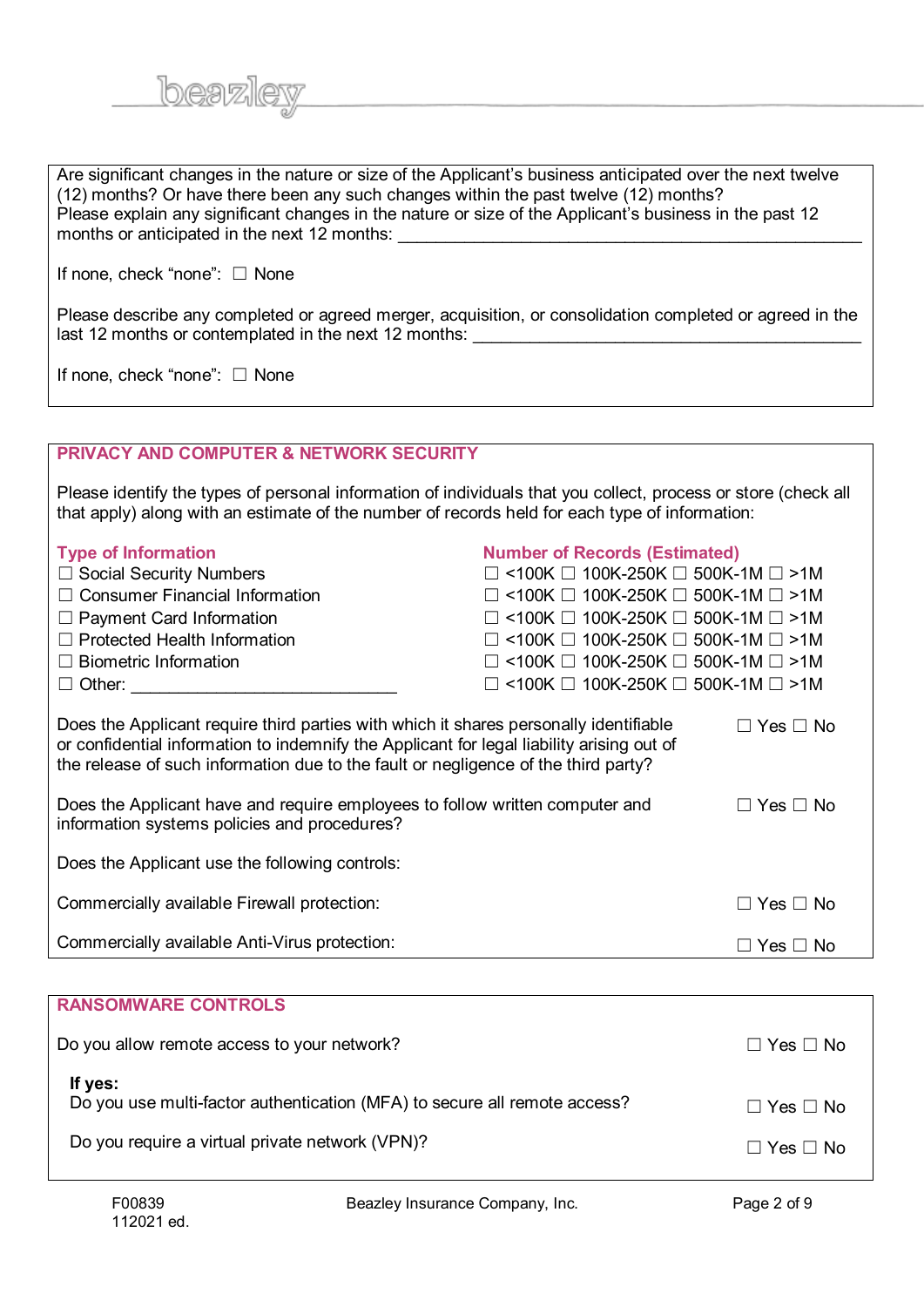<u>beazley</u>

| Do you use multi-factor authentication (MFA) for cloud-based email account access?                                                                                                                                                                                       |                                                                                                                                                           | $\Box$ Yes $\Box$ No |
|--------------------------------------------------------------------------------------------------------------------------------------------------------------------------------------------------------------------------------------------------------------------------|-----------------------------------------------------------------------------------------------------------------------------------------------------------|----------------------|
| Do you regularly (at least annually) provide cyber security awareness training,<br>including anti-phishing, to all staff who have access to your organisation's network or<br>confidential/personal data?                                                                |                                                                                                                                                           | $\Box$ Yes $\Box$ No |
| Do you implement critical patches (within 2 months)?                                                                                                                                                                                                                     |                                                                                                                                                           | $\Box$ Yes $\Box$ No |
| Do you scan incoming emails for malicious attachments and/or links?                                                                                                                                                                                                      |                                                                                                                                                           | $\Box$ Yes $\Box$ No |
| Do you protect all of your devices with anti-virus, anti-malware, and/or endpoint<br>protection software?                                                                                                                                                                |                                                                                                                                                           | $\Box$ Yes $\Box$ No |
| Do you regularly back-up critical data?                                                                                                                                                                                                                                  |                                                                                                                                                           | $\Box$ Yes $\Box$ No |
| Are your backups kept separate from your network ('offline'), or in a cloud service<br>designed for this purpose?                                                                                                                                                        |                                                                                                                                                           | $\Box$ Yes $\Box$ No |
| Are your backups encrypted?                                                                                                                                                                                                                                              |                                                                                                                                                           | $\Box$ Yes $\Box$ No |
| Have you tested the successful restoration and recovery of key server configurations<br>and data from backups in the last 6 months?                                                                                                                                      |                                                                                                                                                           | $\Box$ Yes $\Box$ No |
| Do you use Office 365?                                                                                                                                                                                                                                                   |                                                                                                                                                           | $\Box$ Yes $\Box$ No |
| If Yes: Do you use the Office 365 Windows Defender/Advanced Threat Protection<br>add-on or a similar product?                                                                                                                                                            |                                                                                                                                                           | $\Box$ Yes $\Box$ No |
| Please check which similar product you are using:<br>$\Box$ AppRiver<br>□ Avanan Cloud Email Security<br>$\Box$ Barracuda Essentials<br>□ Microsoft Defender<br>$\Box$ Mimecast Email Security with Threat Protection<br>$\Box$ Proofpoint Email Security and Protection | $\Box$ Proofpoint Essentials for Small Business<br>$\Box$ Spam Titan Email Security<br>□ Symantec Email Security Cloud<br>$\Box$ Other (please describe): |                      |
| Do you have any end of life or end of support software on your network?                                                                                                                                                                                                  |                                                                                                                                                           | $\Box$ Yes $\Box$ No |
| If yes: Is the software segregated from the rest of the network?                                                                                                                                                                                                         |                                                                                                                                                           | $\Box$ Yes $\Box$ No |

| <b>FRAUDLENT INSTRUCTION</b>                                                                                                                     |                      |
|--------------------------------------------------------------------------------------------------------------------------------------------------|----------------------|
| Does the Applicant require a review of all changes to vendor/supplier records by a<br>supervisor before any change to the record is processed?   | $\Box$ Yes $\Box$ No |
| Does the Applicant provide periodic anti-fraud training to employees concerning the<br>detection of phishing and other social engineering scams? | $\Box$ Yes $\Box$ No |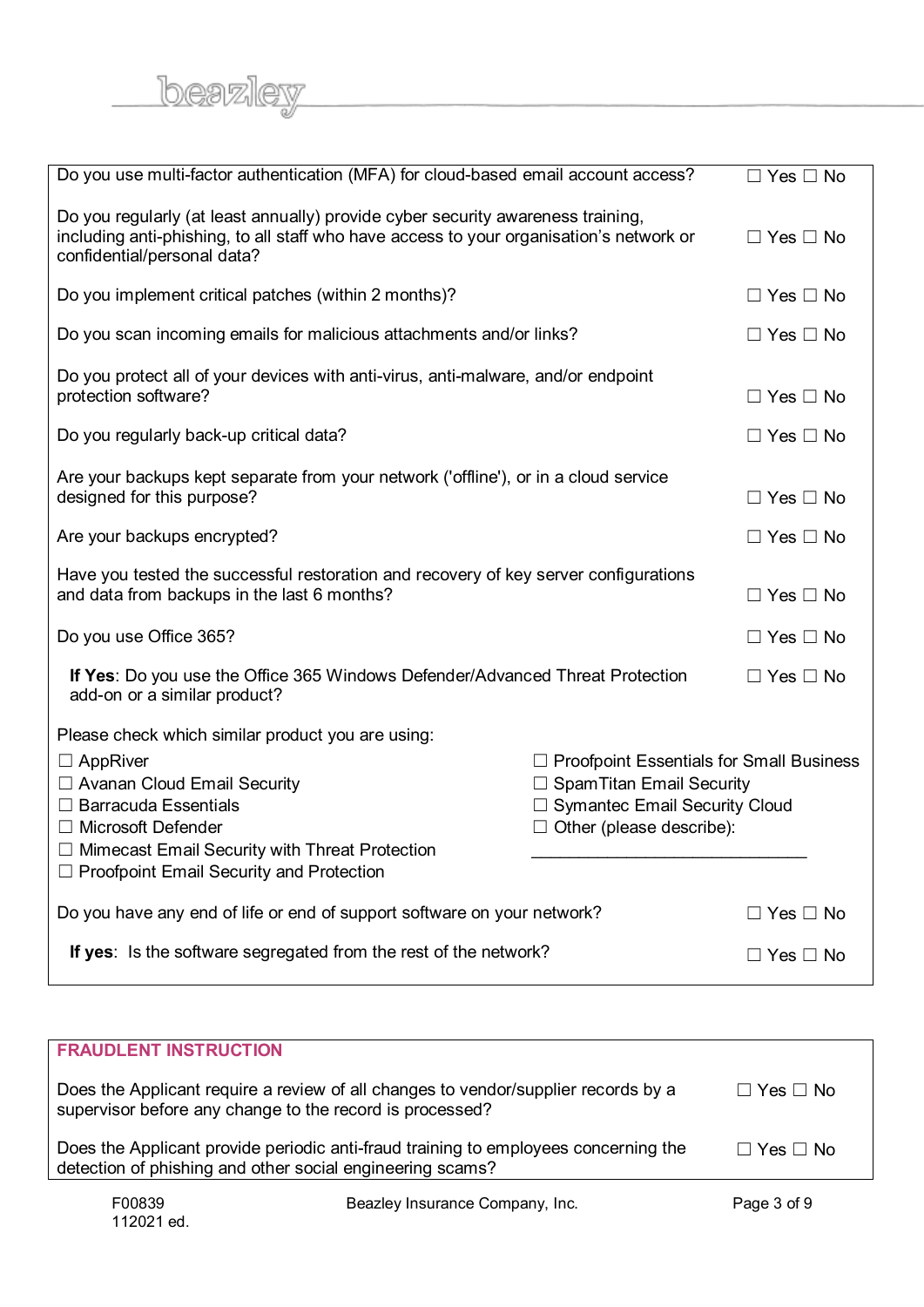| Before processing a wire transfer, does the company confirm the request by a<br>secondary means of communication?                                                                                                                                                                                                                                                                      | ⊟ Yes ⊟ No |
|----------------------------------------------------------------------------------------------------------------------------------------------------------------------------------------------------------------------------------------------------------------------------------------------------------------------------------------------------------------------------------------|------------|
| Please check below each procedure used to authenticate funds or securities transfer instructions prior to<br>transfer:<br>$\Box$ Call the customer or client at a predetermined number<br>$\Box$ Send a text message to the customer or client at a predetermined number<br>$\Box$ Receipt by the Applicant of a code known only to the customer or client<br>Other (please describe): |            |
| Has the Applicant received fraudulent emails within the last twelve months,<br>purporting to be from customers, vendors, or employees, intending to direct<br>transfers of the Applicant's funds?<br>If yes, please provide a brief summary of each incident:                                                                                                                          | ∣Yes ⊟ No  |

## **BUSINESS EMAIL COMPROMISE**

<u>beazley</u>

| <b>DEPENDENT BUSINESS INTERRUPTION</b>                                                                                                                     |                                                                               |
|------------------------------------------------------------------------------------------------------------------------------------------------------------|-------------------------------------------------------------------------------|
| If you rely on third party cloud hosting to conduct any parts of your business,<br>do you have an alternative solution in the event of a provider failure? | $\Box$ Yes $\Box$ No<br>$\Box$ We do not rely on<br>third party cloud hosting |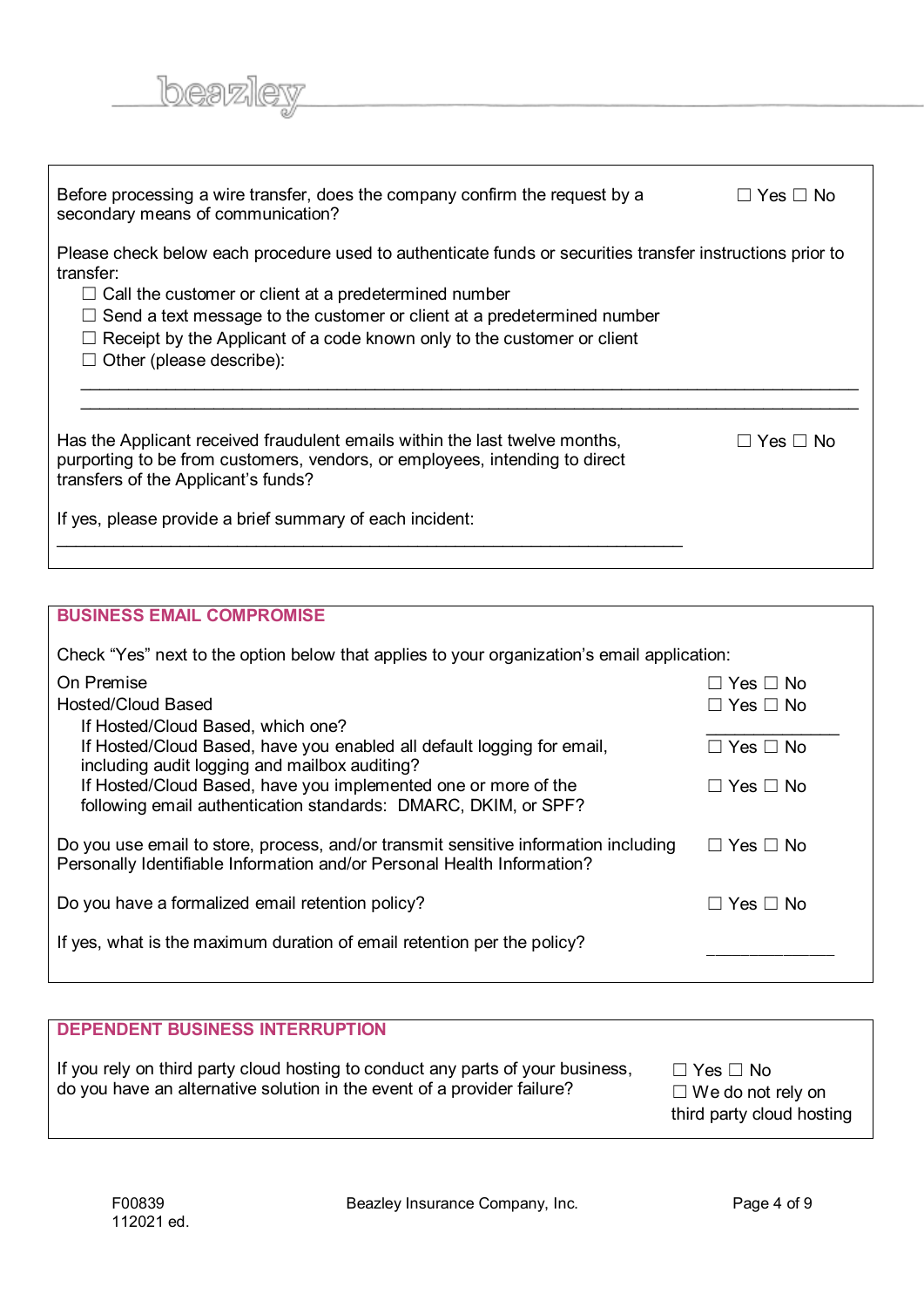| If elements of your website(s) are hosted or operated on third party systems,<br>can you conduct business offline (without access to or use of your website(s))<br>without a material reduction in your business operations? | $\Box$ Yes $\Box$ No<br>$\Box$ Our website(s) are not<br>hosted by third parties                                                      |
|------------------------------------------------------------------------------------------------------------------------------------------------------------------------------------------------------------------------------|---------------------------------------------------------------------------------------------------------------------------------------|
| If you rely on a third-party eCommerce platform or payment processor to<br>conduct business, do you have an alternative solution that will maintain<br>continuity of business operations in the event of a provider failure? | $\Box$ Yes $\Box$ No<br>$\Box$ We do not rely on<br>third party eCommerce<br>platforms or payment<br>processor to conduct<br>business |

<u>beazley</u>

| <b>PAYMENT CARDS</b>                                                                                                                                                          |                |
|-------------------------------------------------------------------------------------------------------------------------------------------------------------------------------|----------------|
| Does the Applicant (or a third-party on their behalf) accept payment cards for goods<br>sold or services rendered? (if "no", skip to Ransomware Controls section)             | $□$ Yes $□$ No |
| If yes, please state the Applicant's approximate percentage of revenues from payment<br>card transactions within the past twelve (12) months:                                 |                |
| Is the Applicant or their credit card processor (e.g., PayPal, Square, etc.) PCI<br>compliant?                                                                                | Yes □ No       |
| If the Applicant is not compliant with applicable data security standards, please describe the current status<br>of any compliance work and the estimated date of completion: |                |
|                                                                                                                                                                               |                |

| <b>MEDIA CONTROLS</b>                                                                                                                                                                                                                                                        |
|------------------------------------------------------------------------------------------------------------------------------------------------------------------------------------------------------------------------------------------------------------------------------|
| Please describe the media activities of the Applicant or by others on behalf of the Applicant:                                                                                                                                                                               |
| Television<br>$\Box$ Applicant's Website(s) $\Box$ Internet Advertising<br>Radio<br>$\Box$ Print<br>$\perp$                                                                                                                                                                  |
| Social Media<br>Marketing Materials $\square$ Audio or Video Streaming<br>$\perp$                                                                                                                                                                                            |
| Other (please describe):                                                                                                                                                                                                                                                     |
| Does the Applicant have a formal review process in place to screen any published<br>$\Box$ Yes $\Box$ No<br>or broadcast material (including digital content) for intellectual property and privacy<br>compliance prior to any publication, broadcast, distribution, or use? |
| Are such reviews conducted by, or under the supervision, of a qualified attorney?<br>$\Box$ Yes $\Box$ No                                                                                                                                                                    |
| Does the Applicant allow user generated content to be displayed on its website(s)?<br>$\Box$ Yes $\Box$ No                                                                                                                                                                   |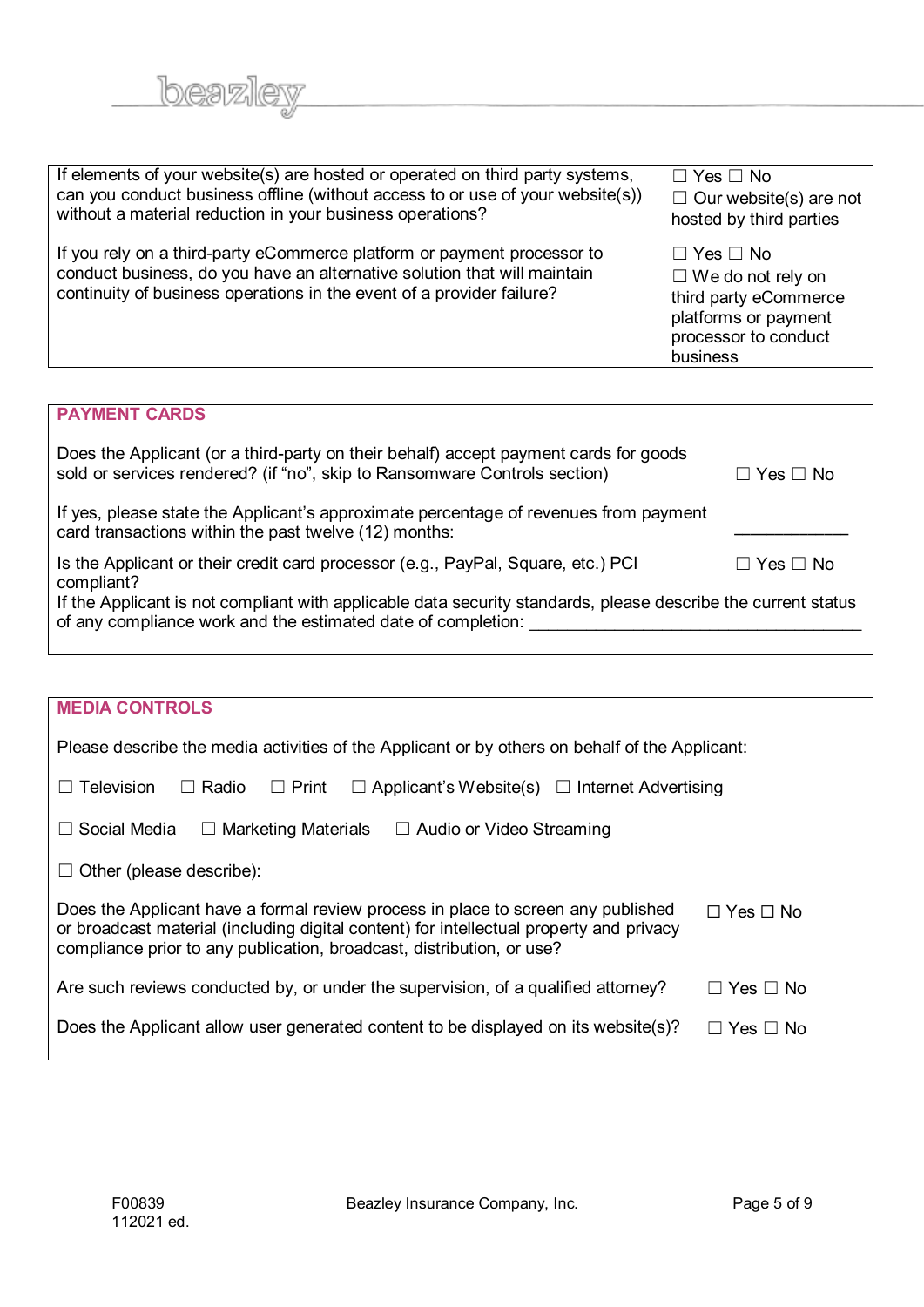

| <b>PRIOR CLAIMS AND CIRCUMSTANCES</b>                                                                                                                                                                                                                                                                                          |                      |
|--------------------------------------------------------------------------------------------------------------------------------------------------------------------------------------------------------------------------------------------------------------------------------------------------------------------------------|----------------------|
| Does the Applicant or any other proposed insured (including any director, officer or<br>employee) have knowledge of or any information regarding any fact, circumstance,<br>situation, event or transaction which may give rise to a claim, loss or obligation to<br>provide breach notification under the proposed insurance? | Yes $\Box$ No        |
| If yes, please provide details:                                                                                                                                                                                                                                                                                                |                      |
| During the past five years has the company:                                                                                                                                                                                                                                                                                    |                      |
| $\Box$ Please check if the Applicant does not have any claims or circumstances<br>to report within the past five years (If checked, please skip questions A-D).                                                                                                                                                                |                      |
| A. Received any claims or complaints with respect to privacy, breach of<br>information or network security, or unauthorized disclosure of information?                                                                                                                                                                         | コ Yes Π No           |
| B. Been subject to any government action, investigation or subpoena regarding any<br>alleged violation of a privacy law or regulation?                                                                                                                                                                                         | $\Box$ Yes $\Box$ No |
| C. Notified customers or any other third party of a data breach incident involving the<br>Applicant?                                                                                                                                                                                                                           | $\Box$ Yes $\Box$ No |
| D. Experienced an actual of attempted extortion demand with respect to its<br>computer systems?                                                                                                                                                                                                                                | $\Box$ Yes $\Box$ No |

### **SIGNATURE SECTION**

THE UNDERSIGNED IS AUTHORIZED BY THE APPLICANT TO SIGN THIS APPLICATION ON THE APPLICANT'S BEHALF AND DECLARES THAT THE STATEMENTS CONTAINED IN THE INFORMATION AND MATERIALS PROVIDED TO THE INSURER IN CONJUNCTION WITH THIS APPLICATION AND THE UNDEWRITING OF THIS INSURANCE ARE TRUE, ACCURATE AND NOT MISLEADING. SIGNING OF THIS APPLICATION DOES NOT BIND THE APPLICANT OR THE INSURER TO COMPLETE THE INSURANCE, BUT IT IS AGREED THAT THE STATEMENTS CONTAINED IN THIS APPLICATION AND ANY OTHER INFORMATION AND MATERIALS SUBMITTED TO THE INSURER IN CONNECTION WITH THE UNDERWRITING OF THIS INSURANCE ARE THE BASIS OF THE CONTRACT SHOULD A POLICY BE ISSUED AND HAVE BEEN RELIED UPON BY THE INSURER IN ISSUING ANY POLICY.

THIS APPLICATION AND ALL INFORMATION AND MATERIALS SUBMITTED WITH IT SHALL BE RETAINED ON FILE WITH THE INSURER. THE INSURER IS AUTHORIZED TO MAKE ANY INVESTIGATION AND INQUIRY AS IT DEEMS NECESSARY REGARDING THE INFORMATION AND MATERIALS PROVIDED TO THE INSURER IN CONNECTION WITH THE UNDERWRITING AND ISSUANCE OF THE POLICY.

THE APPLICANT AGREES THAT IF THE INFORMATION PROVIDED IN THIS APPLICATION OR IN CONNECTION WITH THE UNDERWRITING OF THE POLICY CHANGES BETWEEN THE DATE OF THIS APPLICATION AND THE EFFECTIVE DATE OF THE INSURANCE, THE APPLICANT WILL, IN ORDER FOR THE INFORMATION TO BE ACCURATE ON THE EFFECTIVE DATE OF THE INSURANCE, IMMEDIATELY NOTIFY THE INSURER OF SUCH CHANGES, AND THE INSURER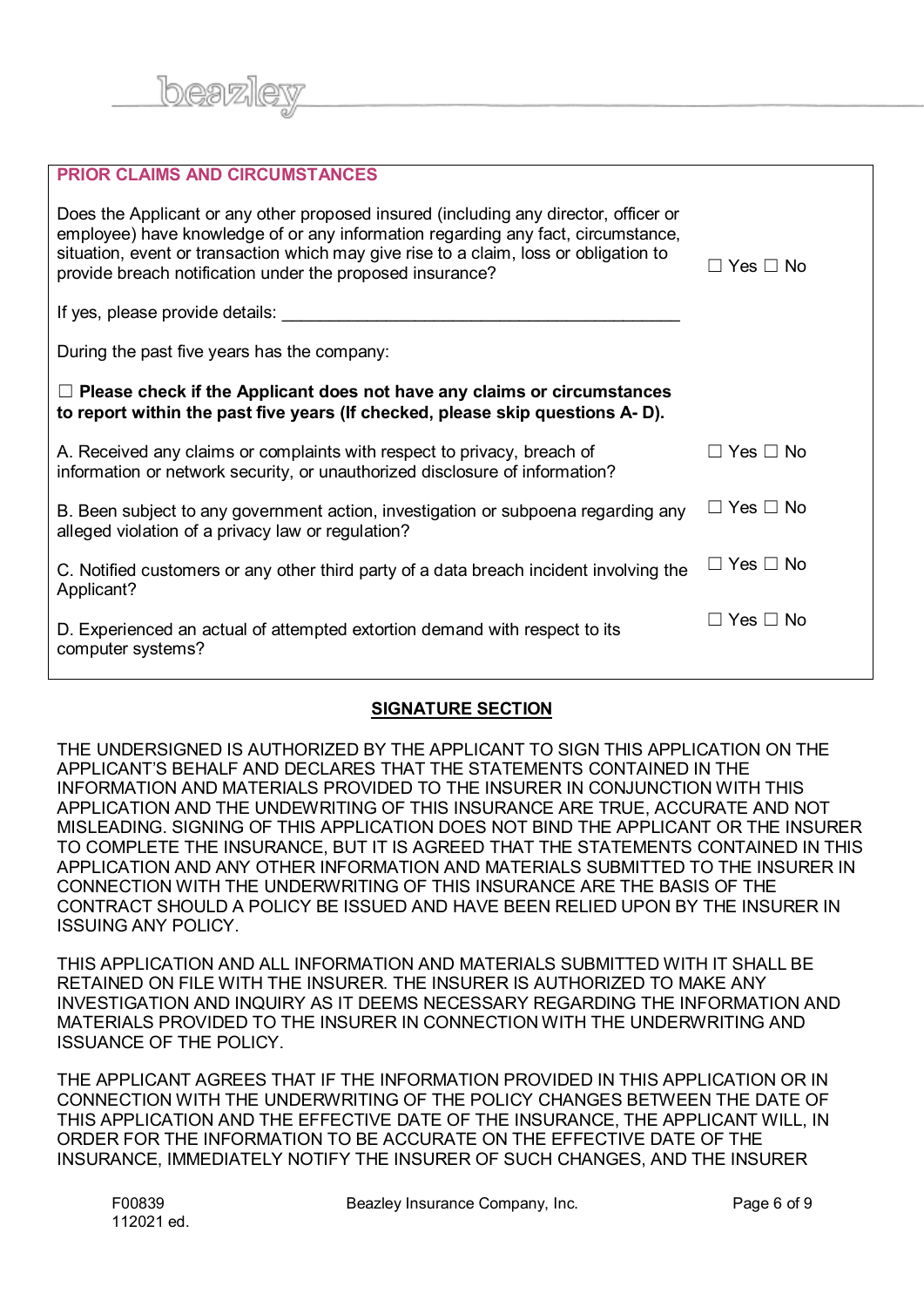

MAY WITHDRAW OR MODIFY ANY OUTSTANDING QUOTATIONS OR AUTHORIZATIONS OR AGREEMENTS TO BIND THE INSURANCE.

I HAVE READ THE FOREGOING APPLICATION FOR INSURANCE AND REPRESENT THAT THE RESPONSES PROVIDED ON BEHALF OF THE APPLICANT ARE TRUE AND CORRECT.

#### **FRAUD WARNING DISCLOSURE**

**ANY PERSON WHO, WITH INTENT TO DEFRAUD OR KNOWING THAT (S)HE IS FACILITATING A FRAUD AGAINST THE INSURER, SUBMITS AN APPLICATION OR FILES A CLAIM CONTAINING A FALSE OR DECEPTIVE STATEMENT MAY BE GUILTY OF INSURANCE FRAUD.**

**NOTICE TO ALABAMA, ARKANSAS, LOUISIANA, NEW MEXICO, AND RHODE ISLAND APPLICANTS**: ANY PERSON WHO KNOWINGLY PRESENTS A FALSE OR FRAUDULENT CLAIM FOR PAYMENT OF A LOSS OR BENEFIT OR KNOWINGLY PRESENTS FALSE INFORMATION IN AN APPLICATION FOR INSURANCE IS GUILTY OF A CRIME AND MAY BE SUBJECT TO FINES AND CONFINEMENT IN PRISON.

**NOTICE TO COLORADO APPLICANTS**: IT IS UNLAWFUL TO KNOWINGLY PROVIDE FALSE, INCOMPLETE, OR MISLEADING FACTS OR INFORMATION TO AN INSURANCE COMPANY FOR THE PURPOSE OF DEFRAUDING OR ATTEMPTING TO DEFRAUD THE COMPANY. PENALTIES MAY INCLUDE IMPRISONMENT, FINES, DENIAL OF INSURANCE, AND CIVIL DAMAGES. ANY INSURANCE COMPANY OR AGENT OF AN INSURANCE COMPANY WHO KNOWINGLY PROVIDES FALSE, INCOMPLETE, OR MISLEADING FACTS OR INFORMATION TO A POLICYHOLDER OR CLAIMANT FOR THE PURPOSE OF DEFRAUDING OR ATTEMPTING TO DEFRAUD THE POLICYHOLDER OR CLAIMANT WITH REGARD TO A SETTLEMENT OR AWARD PAYABLE FROM INSURANCE PROCEEDS SHALL BE REPORTED TO THE COLORADO DIVISION OF INSURANCE WITHIN THE DEPARTMENT OF REGULATORY AGENCIES.

**NOTICE TO DISTRICT OF COLUMBIA APPLICANTS:** WARNING: IT IS A CRIME TO PROVIDE FALSE OR MISLEADING INFORMATION TO AN INSURER FOR THE PURPOSE OF DEFRAUDING THE INSURER OR ANY OTHER PERSON. PENALTIES INCLUDE IMPRISONMENT AND/OR FINES. IN ADDITION, AN INSURER MAY DENY INSURANCE BENEFITS IF FALSE INFORMATION MATERIALLY RELATED TO A CLAIM WAS PROVIDED BY THE APPLICANT.

**NOTICE TO FLORIDA APPLICANTS**: ANY PERSON WHO KNOWINGLY AND WITH INTENT TO INJURE, DEFRAUD, OR DECEIVE ANY INSURER FILES A STATEMENT OF CLAIM OR AN APPLICATION CONTAINING ANY FALSE, INCOMPLETE OR MISLEADING INFORMATION IS GUILTY OF A FELONY OF THE THIRD DEGREE.

**NOTICE TO KANSAS APPLICANTS:** AN ACT COMMITTED BY ANY PERSON WHO, KNOWINGLY AND WITH INTENT TO DEFRAUD, PRESENTS, CAUSES TO BE PRESENTED OR PREPARES WITH KNOWLEDGE OR BELIEF THAT IT WILL BE PRESENTED TO OR BY AN INSURER, PURPORTED INSURER, BROKER OR ANY AGENT THEREOF, ANY WRITTEN, ELECTRONIC, ELECTRONIC IMPULSE, FACSIMILE, MAGNETIC, ORAL, OR TELEPHONIC COMMUNICATION OR STATEMENT AS PART OF, OR IN SUPPORT OF, AN APPLICATION FOR THE ISSUANCE OF, OR THE RATING OF AN INSURANCE POLICY FOR PERSONAL OR COMMERCIAL INSURANCE, OR A CLAIM FOR PAYMENT OR OTHER BENEFIT PURSUANT TO AN INSURANCE POLICY FOR COMMERCIAL OR PERSONAL INSURANCE WHICH SUCH PERSON KNOWS TO CONTAIN MATERIALLY FALSE INFORMATION CONCERNING ANY FACT MATERIAL THERETO; OR CONCEALS, FOR THE PURPOSE OF MISLEADING, INFORMATION CONCERNING ANY FACT MATERIAL THERETO.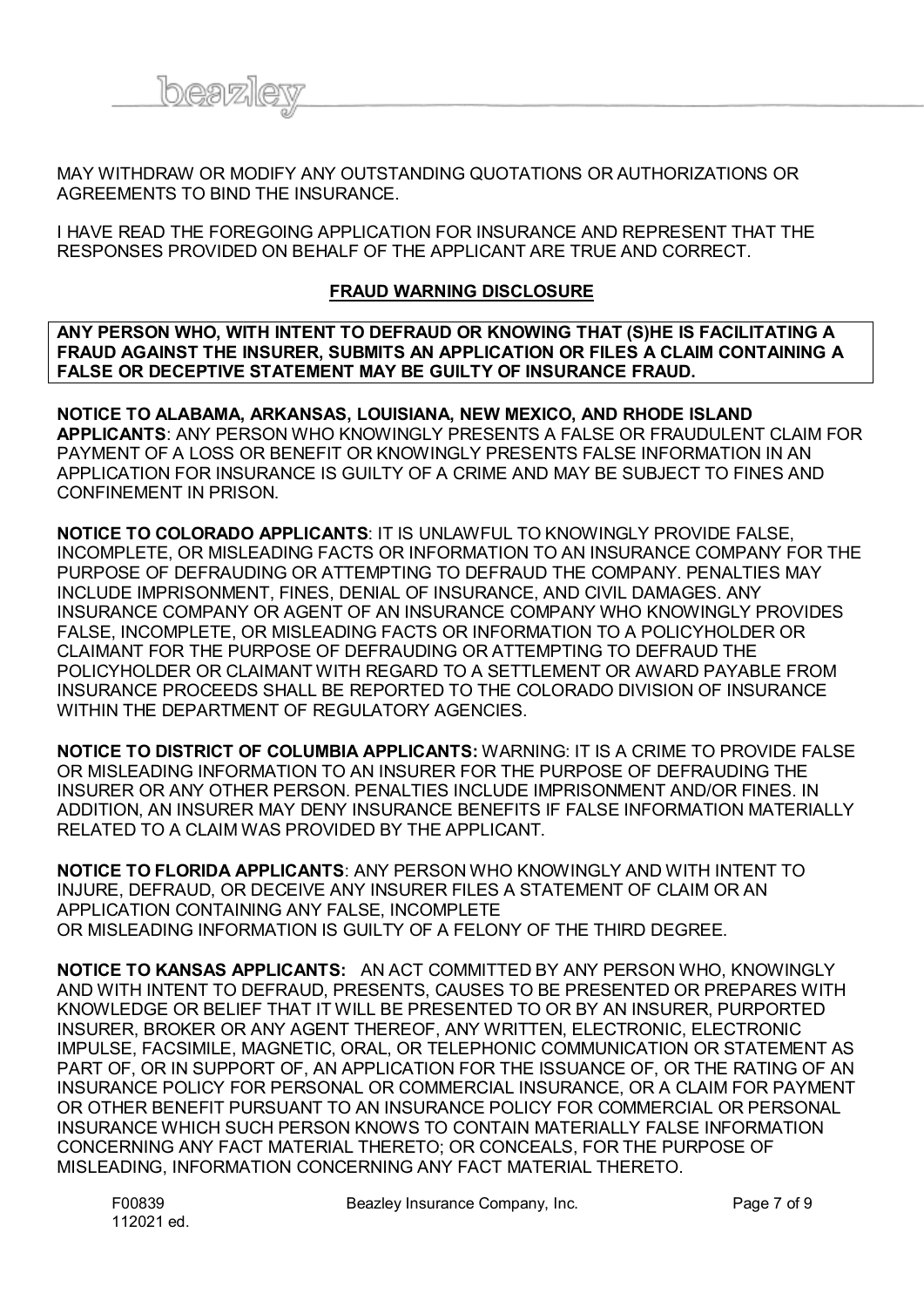

**NOTICE TO MAINE, TENNESSEE, VIRGINIA, AND WASHINGTON APPLICANTS**: IT IS A CRIME TO KNOWINGLY PROVIDE FALSE, INCOMPLETE OR MISLEADING INFORMATION TO AN INSURANCE COMPANY FOR THE PURPOSE OF DEFRAUDING THE COMPANY. PENALTIES MAY INCLUDE IMPRISONMENT, FINES OR A DENIAL OF INSURANCE BENEFITS.

**NOTICE TO MARYLAND APPLICANTS**: ANY PERSON WHO KNOWINGLY OR WILLFULLY PRESENTS A FALSE OR FRAUDULENT CLAIM FOR PAYMENT OF A LOSS OR BENEFIT OR KNOWINGLY OR WILLFULLY PRESENTS FALSE INFORMATION IN AN APPLICATION FOR INSURANCE IS GUILTY OF A CRIME AND MAY BE SUBJECT TO FINES AND CONFINEMENT IN PRISON.

**NOTICE TO OKLAHOMA APPLICANTS**: WARNING: ANY PERSON WHO KNOWINGLY, AND WITH INTENT TO INJURE, DEFRAUD OR DECEIVE ANY INSURER, MAKES ANY CLAIM FOR THE PROCEEDS OF AN INSURANCE POLICY CONTAINING ANY FALSE, INCOMPLETE OR MISLEADING INFORMATION IS GUILTY OF A FELONY.

**NOTICE TO KENTUCKY, NEW JERSEY, OHIO AND PENNSYLVANIA APPLICANTS**: ANY PERSON WHO KNOWINGLY AND WITH INTENT TO DEFRAUD ANY INSURANCE COMPANY OR OTHER PERSON FILES AN APPLICATION FOR INSURANCE OR STATEMENT OF CLAIMS CONTAINING ANY MATERIALLY FALSE INFORMATION OR CONCEALS FOR THE PURPOSE OF MISLEADING, INFORMATION CONCERNING ANY FACT MATERIAL THERETO COMMITS A FRAUDULENT INSURANCE ACT, WHICH IS A CRIME, AND SUBJECTS SUCH PERSON TO CRIMINAL AND CIVIL PENALTIES. (IN NEW YORK, THE CIVIL PENALTY IS NOT TO EXCEED FIVE THOUSAND DOLLARS (\$5,000) AND THE STATED VALUE OF THE CLAIM FOR EACH SUCH VIOLATION.)

**NOTICE TO VERMONT APPLICANTS:** ANY PERSON WHO KNOWINGLY PRESENTS A FALSE STATEMENT IN AN APPLICATION FOR INSURANCE MAY BE GUILTY OF A CRIMINAL OFFENSE AND SUBJECT TO PENALTIES UNDER STATE LAW.

**NOTICE TO NEW YORK APPLICANTS**: ANY PERSON WHO KNOWINGLY AND WITH INTENT TO DEFRAUD ANY INSURANCE COMPANY OR OTHER PERSON FILES AN APPLICATION FOR INSURANCE OR STATEMENT OF CLAIMS CONTAINING ANY MATERIALLY FALSE INFORMATION OR CONCEALS FOR THE PURPOSE OF MISLEADING, INFORMATION CONCERNING ANY FACT MATERIAL THERETO COMMITS A FRAUDULENT INSURANCE ACT, WHICH IS A CRIME, AND SHALL ALSO BE SUBJECT TO A CIVIL PENALTY. THE CIVIL PENALTY IS NOT TO EXCEED FIVE THOUSAND DOLLARS (\$5,000) AND THE STATED VALUE OF THE CLAIM FOR EACH SUCH VIOLATION.

| Signed:     | Date:  |
|-------------|--------|
|             |        |
| Print Name: | Title: |